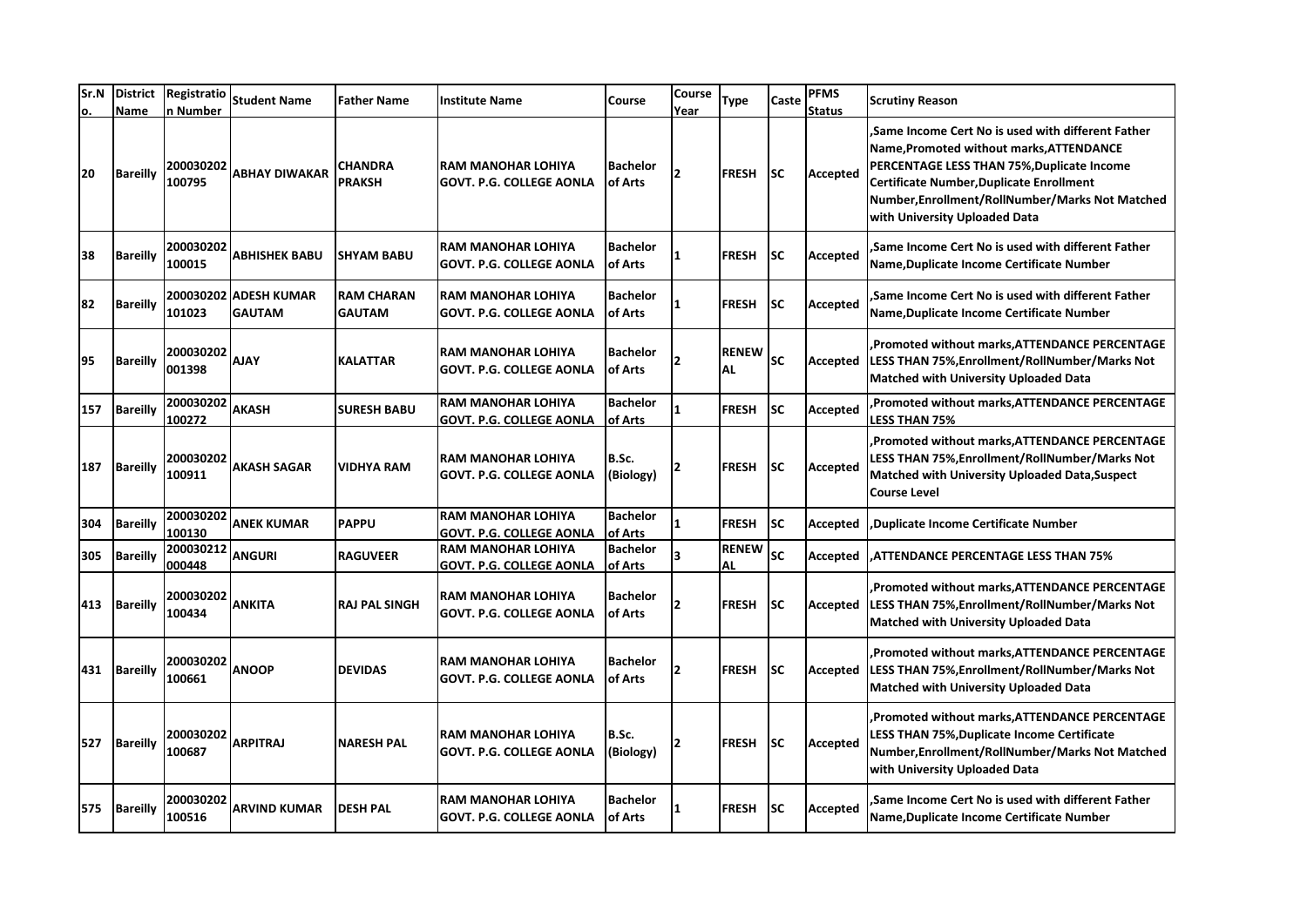| 580  | <b>Bareilly</b> | 200030202<br>100151 | <b>ARVIND KUMAR</b>                  | <b>RAMESH</b>                    | RAM MANOHAR LOHIYA<br>GOVT. P.G. COLLEGE AONLA               | <b>Bachelor</b><br>of Arts                     |                | <b>FRESH</b>              | <b>SC</b> | <b>Accepted</b> | Same Income Cert No is used with different Father.<br>Name, Duplicate Income Certificate Number                                                                                                                                                     |
|------|-----------------|---------------------|--------------------------------------|----------------------------------|--------------------------------------------------------------|------------------------------------------------|----------------|---------------------------|-----------|-----------------|-----------------------------------------------------------------------------------------------------------------------------------------------------------------------------------------------------------------------------------------------------|
| 634  | <b>Bareilly</b> | 200030202<br>100811 | <b>ATUL KUMAR</b>                    | <b>NETRA PAL</b><br><b>SINGH</b> | RAM MANOHAR LOHIYA<br>GOVT. P.G. COLLEGE AONLA               | <b>Bachelor</b><br>of Arts                     | 2              | <b>FRESH</b>              | SC        | Accepted        | Promoted without marks, ATTENDANCE PERCENTAGE<br>LESS THAN 75%, Enrollment/RollNumber/Marks Not<br>Matched with University Uploaded Data, Suspect<br><b>Course Level</b>                                                                            |
| 766  | <b>Bareilly</b> | 200030202<br>100717 | <b>CHHAYA</b>                        | <b>CHHOTE LAL</b>                | <b>RAM MANOHAR LOHIYA</b><br>GOVT. P.G. COLLEGE AONLA        | <b>Bachelor</b><br>lof Arts                    |                | <b>FRESH</b>              | SC        | Accepted        | .Duplicate Income Certificate Number                                                                                                                                                                                                                |
| 783  | <b>Bareilly</b> | 200030202<br>100821 | <b>DARA SINGH</b>                    | <b>HAR PRASAD</b>                | RAM MANOHAR LOHIYA<br><b>GOVT. P.G. COLLEGE AONLA</b>        | <b>Bachelor</b><br><b>of Arts</b>              |                | <b>FRESH</b>              | SC        | Accepted        | Promoted without marks, ATTENDANCE PERCENTAGE<br>LESS THAN 75%, Enrollment/RollNumber/Marks Not<br><b>Matched with University Uploaded Data</b>                                                                                                     |
| 816  | Bareilly        | 200030202<br>100555 | <b>DEEPAK KUMAR</b>                  | <b>RAM CHANDRA</b>               | RAM MANOHAR LOHIYA<br><b>GOVT. P.G. COLLEGE AONLA</b>        | <b>Bachelor</b><br>of Arts                     | 2              | <b>FRESH</b>              | SC        | Rejected        | Same Income Cert No is used with different Father.<br>Name, Promoted without marks, ATTENDANCE<br>PERCENTAGE LESS THAN 75%, Duplicate Income<br>Certificate Number, Enrollment/RollNumber/Marks<br><b>Not Matched with University Uploaded Data</b> |
| 831  | <b>Bareilly</b> | 200030202<br>100840 | <b>DEEPANJLI</b>                     | <b>RAJ PAL SINGH</b>             | RAM MANOHAR LOHIYA<br><b>GOVT. P.G. COLLEGE AONLA</b>        | <b>Bachelor</b><br>of Arts                     |                | <b>FRESH</b>              | SC        | Accepted        | Duplicate Income Certificate Number,                                                                                                                                                                                                                |
| 932  | <b>Bareilly</b> | 100507              | 200030202 DIVYA KANT<br><b>SAGAR</b> | <b>DEV PAL SINGH</b>             | <b>RAM MANOHAR LOHIYA</b><br>GOVT. P.G. COLLEGE AONLA        | <b>Bachelor</b><br>of Arts                     |                | <b>FRESH</b>              | SC        | Accepted        | ATTENDANCE PERCENTAGE LESS THAN 75%                                                                                                                                                                                                                 |
|      | 1021 Bareilly   | 200030202<br>100747 | <b>HARENDRA ARYA</b>                 | <b>PREM PAL ARYA</b>             | <b>RAM MANOHAR LOHIYA</b><br><b>GOVT. P.G. COLLEGE AONLA</b> | <b>Bachelor</b><br>of Arts                     |                | <b>FRESH</b>              | SC        | Accepted        | Duplicate Income Certificate<br>Number, Enrollment/RollNumber/Marks Not Matched<br>with University Uploaded Data                                                                                                                                    |
| 1027 |                 | 200030212<br>000849 | <b>HARISH KUMAR</b>                  | <b>BIJENDRA</b><br><b>KUMAR</b>  | <b>RAM MANOHAR LOHIYA</b><br>GOVT. P.G. COLLEGE AONLA        | <b>Bachelor</b><br>of Arts                     |                | <b>RENEW</b><br>AL        | <b>SC</b> | Accepted        | Suspect Course Level                                                                                                                                                                                                                                |
|      | 1132 Bareilly   | 200030202<br>100396 | <b>JAYVEER</b>                       | <b>UMESH</b>                     | RAM MANOHAR LOHIYA<br>GOVT. P.G. COLLEGE AONLA               | <b>Bachelor</b><br>of Arts                     |                | <b>FRESH</b>              | SC        | Accepted        | <b>Duplicate Income Certificate Number</b>                                                                                                                                                                                                          |
|      | 1183 Bareilly   | 200030202<br>001835 | <b>JYOTI</b>                         | <b>RAMAUTAR</b>                  | <b>RAM MANOHAR LOHIYA</b><br><b>GOVT. P.G. COLLEGE AONLA</b> | <b>Bachelor</b><br>of Arts                     |                | <b>RENEW</b><br><b>AL</b> | SC        | Accepted        | Promoted without marks, ATTENDANCE PERCENTAGE<br>LESS THAN 75%, Enrollment/RollNumber/Marks Not<br><b>Matched with University Uploaded Data</b>                                                                                                     |
|      | 1244 Bareilly   | 200030202<br>100672 | <b>KANCHAN ARYA</b>                  | <b>PRAVEEN</b><br>KUMAR ARYA     | RAM MANOHAR LOHIYA<br>GOVT. P.G. COLLEGE AONLA               | <b>Bachelor</b><br>of Arts                     |                | <b>FRESH</b>              | <b>SC</b> | Accepted        | Duplicate Income Certificate Number                                                                                                                                                                                                                 |
|      | 1279 Bareilly   | 200030202<br>100565 | <b>KAUSHAL KUMAR TARA CHANDRA</b>    |                                  | RAM MANOHAR LOHIYA<br><b>GOVT. P.G. COLLEGE AONLA</b>        | <b>Bachelor</b><br>of Arts                     |                | <b>FRESH</b>              | <b>SC</b> | Accepted        | ATTENDANCE PERCENTAGE LESS THAN 75%,                                                                                                                                                                                                                |
|      | 1325 Bareilly   | 200030202<br>100643 | <b>KIRAT ARYA</b>                    | <b>PREM PAL ARYA</b>             | RAM MANOHAR LOHIYA<br><b>GOVT. P.G. COLLEGE AONLA</b>        | <b>Bachelor</b><br>of Arts                     |                | <b>FRESH</b>              | SC        | Accepted        | Marks Mismatch.                                                                                                                                                                                                                                     |
|      | 1375 Bareilly   | 100719              | 200030202 KM KAMINI<br><b>SINGH</b>  | <b>MAHESH PAL</b>                | RAM MANOHAR LOHIYA<br><b>GOVT. P.G. COLLEGE AONLA</b>        | <b>Master of</b><br><b>Arts</b><br>(Sociology) | $\overline{2}$ | <b>FRESH</b>              | SC        | Accepted        | Promoted without marks, ATTENDANCE PERCENTAGE<br>LESS THAN 75%, Enrollment/RollNumber/Marks Not<br><b>Matched with University Uploaded Data</b>                                                                                                     |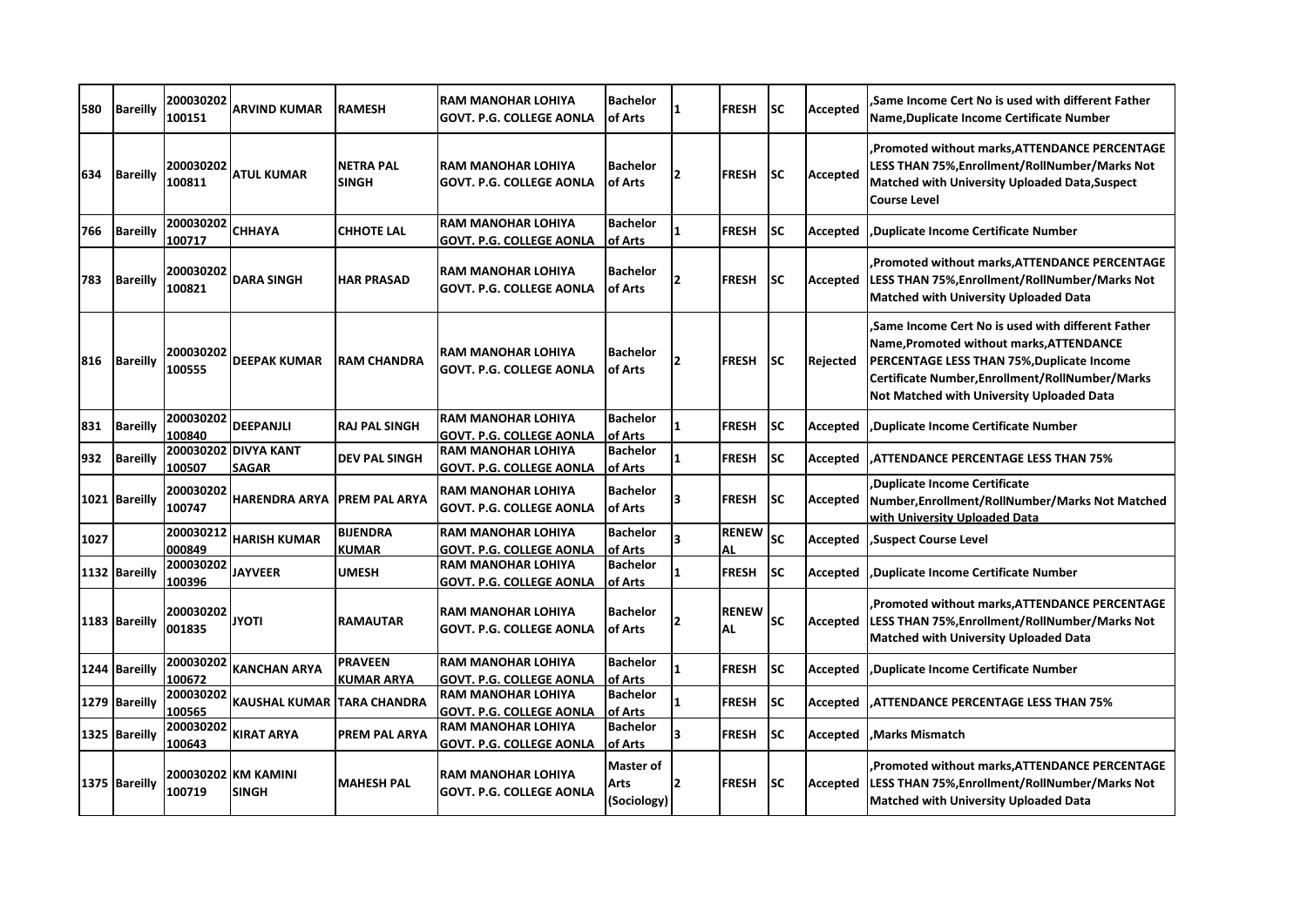| 1379 |               | 200030212<br>000966        | KM KIRAN RANI                       | <b>RAMCHANDRA</b>               | <b>RAM MANOHAR LOHIYA</b><br><b>GOVT. P.G. COLLEGE AONLA</b> | <b>Bachelor</b><br>of Arts                       |              | <b>RENEW</b><br><b>AL</b> | <b>SC</b> | Accepted | Same Income Cert No is used with different Father,<br>Name, Duplicate Income Certificate Number                                                                                                                                                                |
|------|---------------|----------------------------|-------------------------------------|---------------------------------|--------------------------------------------------------------|--------------------------------------------------|--------------|---------------------------|-----------|----------|----------------------------------------------------------------------------------------------------------------------------------------------------------------------------------------------------------------------------------------------------------------|
| 1462 |               | 200030212<br>000338        | <b>KM SHEETAL</b>                   | <b>RAJPAL</b>                   | <b>RAM MANOHAR LOHIYA</b><br><b>GOVT. P.G. COLLEGE AONLA</b> | <b>Bachelor</b><br>of Arts                       | 3            | <b>RENEW</b><br><b>AL</b> | SC        | Accepted | Promoted without marks, ATTENDANCE PERCENTAGE<br>LESS THAN 75%,Duplicate Enrollment<br>Number, Enrollment/RollNumber/Marks Not Matched<br>with University Uploaded Data                                                                                        |
| 1483 |               | 002103                     | 200030202 KM UPASANA<br><b>DEVI</b> | VIJENDRA PAL                    | <b>RAM MANOHAR LOHIYA</b><br><b>GOVT. P.G. COLLEGE AONLA</b> | <b>Bachelor</b><br>of Arts                       | Ι3           | <b>RENEW</b><br>AL        | SC        | Accepted | ,UP board / ICSE board High School Roll No not<br>matched with UP Board Database/Board type Other<br><b>Than UP Board</b>                                                                                                                                      |
|      | 1494 Bareilly | 200030202<br>100667        | <b>KM.SUMAN LATA</b>                | <b>LALARAM</b>                  | <b>RAM MANOHAR LOHIYA</b><br><b>GOVT. P.G. COLLEGE AONLA</b> | <b>Master of</b><br>Arts (Hindi 1<br>Literature) |              | <b>FRESH</b>              | SC        | Accepted | Same Income Cert No is used with different Father.<br>Name, Duplicate Income Certificate Number                                                                                                                                                                |
|      | 1498 Bareilly | 200030202<br>100575        | <b>KOMAL</b>                        | <b>PRADEEP KUMAR</b>            | <b>RAM MANOHAR LOHIYA</b><br>GOVT. P.G. COLLEGE AONLA        | B.Sc.<br>(Biology)                               | $\mathbf{1}$ | <b>FRESH</b>              | <b>SC</b> | Accepted | <b>ATTENDANCE PERCENTAGE LESS THAN 75%</b>                                                                                                                                                                                                                     |
|      | 1548 Bareilly | 200030202 LAKHMI<br>100560 | <b>CHANDRA</b>                      | <b>HIRALAL</b>                  | <b>RAM MANOHAR LOHIYA</b><br><b>GOVT. P.G. COLLEGE AONLA</b> | <b>Bachelor</b><br>of Arts                       |              | <b>FRESH</b>              | <b>SC</b> | Rejected | Same Income Cert No is used with different Father.<br>Name, Duplicate Income Certificate Number                                                                                                                                                                |
|      | 1556 Bareilly | 200030202<br>100909        | <b>LALARAM</b>                      | <b>KALLURAM</b>                 | RAM MANOHAR LOHIYA<br>GOVT. P.G. COLLEGE AONLA               | Master of<br>Arts<br>(Sociology)                 | l2           | <b>FRESH</b>              | SC        | Accepted | UP board / ICSE board High School Roll No not<br>matched with UP Board Database/Board type Other<br>Than UP Board, Promoted without marks, ATTENDANCE<br>PERCENTAGE LESS THAN<br>75%, Enrollment/RollNumber/Marks Not Matched with<br>Iniversity Unloaded Data |
| 1567 |               | 200030212<br>000246        | LAXMI                               | <b>RAMBHAROSAY</b>              | <b>RAM MANOHAR LOHIYA</b><br><b>GOVT. P.G. COLLEGE AONLA</b> | <b>Bachelor</b><br>of Arts                       |              | <b>RENEW</b><br><b>AL</b> | <b>SC</b> | Accepted | Duplicate Enrollment,<br>Number, Enrollment/RollNumber/Marks Not Matched<br>with University Uploaded Data                                                                                                                                                      |
|      | 1621 Bareilly | 200030202<br>100329        | <b>MAMTA SAGAR</b>                  | <b>MAHESH PAL</b>               | <b>RAM MANOHAR LOHIYA</b><br><b>GOVT. P.G. COLLEGE AONLA</b> | <b>Bachelor</b><br>of Arts                       | 2            | <b>FRESH</b>              | <b>SC</b> | Accepted | Promoted without marks, ATTENDANCE PERCENTAGE<br>LESS THAN 75%, Duplicate Enrollment<br>Number, Enrollment/RollNumber/Marks Not Matched<br>with University Uploaded Data                                                                                       |
|      | 1737 Bareilly | 200030202<br>100463        | <b>MONIKA</b>                       | <b>NANHE LAL</b>                | <b>RAM MANOHAR LOHIYA</b><br><b>GOVT. P.G. COLLEGE AONLA</b> | <b>Bachelor</b><br>of Arts                       | 1            | <b>FRESH</b>              | <b>SC</b> | Accepted | Same Income Cert No is used with different Father<br>Name                                                                                                                                                                                                      |
|      | 1738 Bareilly | 200030202<br>100197        | <b>MONIKA</b>                       | <b>RAMESHWAR</b><br><b>DYAL</b> | <b>RAM MANOHAR LOHIYA</b><br><b>GOVT. P.G. COLLEGE AONLA</b> | <b>Bachelor</b><br>of Arts                       | 1            | <b>FRESH</b>              | SC        | Accepted | Same Income Cert No is used with different Father.<br>Name, Duplicate Income Certificate Number                                                                                                                                                                |
| 1829 |               | 200030202<br>001993        | <b>NAVEEN KUMAR</b>                 | <b>PREM PAL SINGH</b>           | <b>RAM MANOHAR LOHIYA</b><br><b>GOVT. P.G. COLLEGE AONLA</b> | Master of<br>Arts<br>(Sociology)                 | 12           | <b>RENEW</b><br>AL        | SC        | Accepted | Promoted without marks, ATTENDANCE PERCENTAGE<br>LESS THAN 75%,Enrollment/RollNumber/Marks Not<br><b>Matched with University Uploaded Data</b>                                                                                                                 |
| 1905 |               | 200030212<br>000102        | <b>NIDHI</b>                        | <b>KASHI RAM</b>                | <b>RAM MANOHAR LOHIYA</b><br><b>GOVT. P.G. COLLEGE AONLA</b> | <b>Bachelor</b><br>of Arts                       | 3            | <b>RENEW</b><br>ΑL        | <b>SC</b> | Accepted | Duplicate Income Certificate Number,                                                                                                                                                                                                                           |
|      | 1907 Bareilly | 200030202<br>100205        | <b>NIDHI BHARTI</b>                 | <b>PAPPU BHARTI</b>             | <b>RAM MANOHAR LOHIYA</b><br><b>GOVT. P.G. COLLEGE AONLA</b> | Master of<br>Arts<br>(Sociology)                 | 2            | <b>FRESH</b>              | SC        | Accepted | Promoted without marks, ATTENDANCE PERCENTAGE<br>LESS THAN 75%, Enrollment/RollNumber/Marks Not<br><b>Matched with University Uploaded Data</b>                                                                                                                |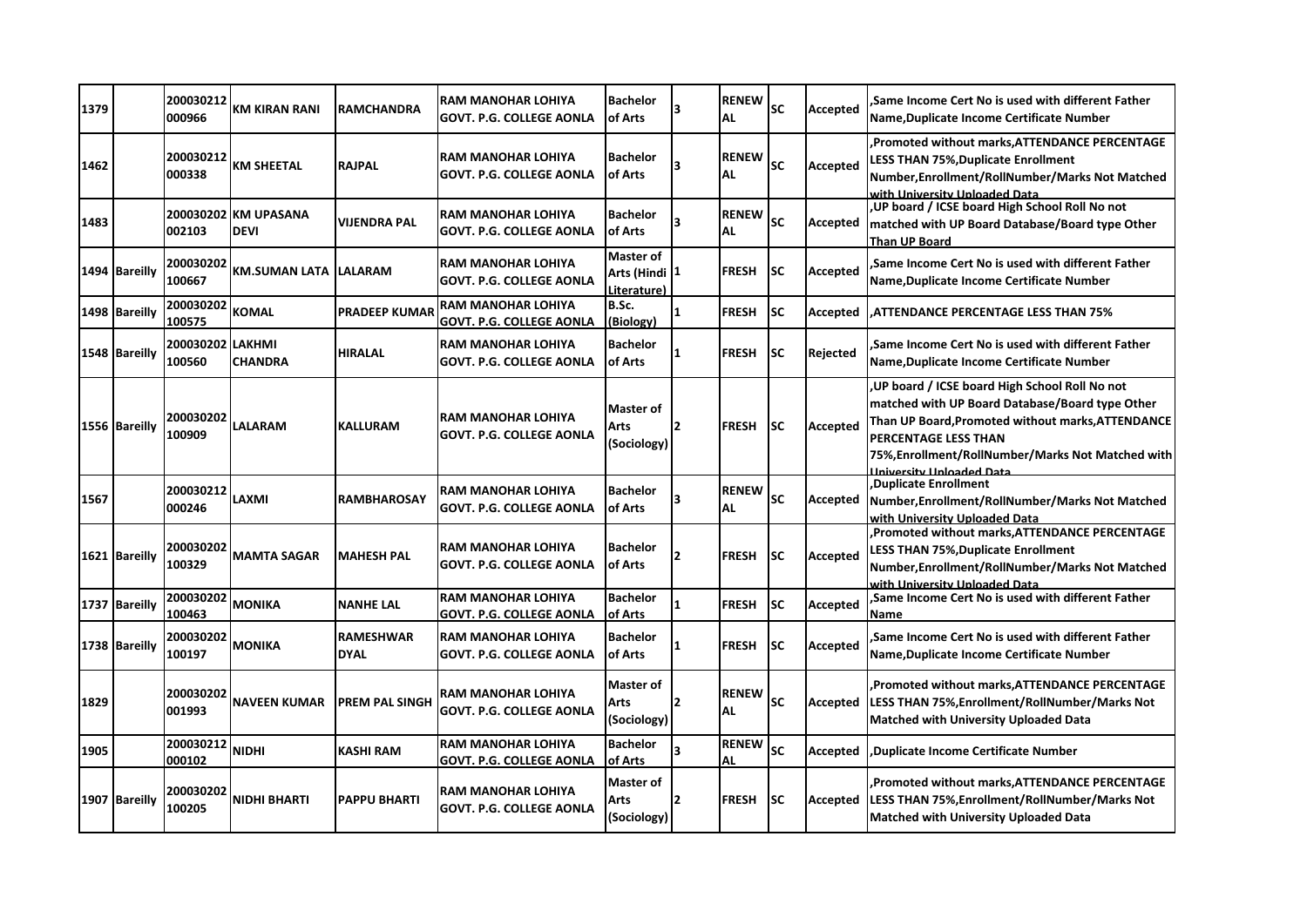|      | 1955 Bareilly | 200030202<br>100077 | NITESH KUMAR                    | <b>MUKESH KUMAR</b> | RAM MANOHAR LOHIYA<br><b>GOVT. P.G. COLLEGE AONLA</b>        | <b>Bachelor</b><br>of Arts                     |                          | <b>FRESH</b>              | SC        | <b>Accepted</b> | Same Income Cert No is used with different Father.<br>Name, Duplicate Income Certificate Number                                                                                                                          |
|------|---------------|---------------------|---------------------------------|---------------------|--------------------------------------------------------------|------------------------------------------------|--------------------------|---------------------------|-----------|-----------------|--------------------------------------------------------------------------------------------------------------------------------------------------------------------------------------------------------------------------|
|      | 2011 Bareilly | 200030202<br>100087 | <b>PAWAN</b>                    | <b>MAHENDRA PAL</b> | <b>RAM MANOHAR LOHIYA</b><br><b>GOVT. P.G. COLLEGE AONLA</b> | B.Sc.<br>(Biology)                             | 1                        | <b>FRESH</b>              | <b>SC</b> | Accepted        | <b>ATTENDANCE PERCENTAGE LESS THAN 75%</b>                                                                                                                                                                               |
|      | 2149 Bareilly | 200030202<br>100737 | <b>PRAMOD KUMAR BADAM SINGH</b> |                     | IRAM MANOHAR LOHIYA<br><b>GOVT. P.G. COLLEGE AONLA</b>       | B.Sc.<br>(Biology)                             | 2                        | <b>FRESH</b>              | SC        | Accepted        | Promoted without marks, ATTENDANCE PERCENTAGE<br>LESS THAN 75%, Enrollment/RollNumber/Marks Not<br><b>Matched with University Uploaded Data</b>                                                                          |
| 2179 |               | 200030202<br>001751 | PRATIBHA                        | <b>DHANPAL</b>      | <b>RAM MANOHAR LOHIYA</b><br><b>GOVT. P.G. COLLEGE AONLA</b> | <b>Bachelor</b><br>of Arts                     | 2                        | <b>RENEW</b><br><b>AL</b> | SC        | Accepted        | Result Not Declared yet, ATTENDANCE PERCENTAGE<br><b>LESS THAN 75%, Duplicate Income Certificate</b><br>Number, Duplicate Enrollment<br>Number, Enrollment/RollNumber/Marks Not Matched<br>with University Unloaded Data |
|      | 2370 Bareilly | 200030202<br>100126 | <b>RAJ KUMAR</b>                | <b>BALLO RAM</b>    | IRAM MANOHAR LOHIYA<br><b>GOVT. P.G. COLLEGE AONLA</b>       | B.Sc.<br>(Biology)                             |                          | <b>FRESH</b>              | SC        | Accepted        | Promoted without marks, ATTENDANCE PERCENTAGE<br>LESS THAN 75%,Duplicate Enrollment<br>Number, Enrollment/RollNumber/Marks Not Matched<br>with University Unloaded Data                                                  |
|      | 2479 Bareilly | 200030202<br>100165 | <b>RAKHI</b>                    | <b>RAMNATH</b>      | <b>RAM MANOHAR LOHIYA</b><br><b>GOVT. P.G. COLLEGE AONLA</b> | <b>Bachelor</b><br>of Arts                     | 2                        | <b>FRESH</b>              | SC        | Accepted        | Promoted without marks.ATTENDANCE PERCENTAGE.<br>LESS THAN 75%, Enrollment/RollNumber/Marks Not<br><b>Matched with University Uploaded Data</b>                                                                          |
|      | 2628 Bareilly | 200030202<br>100373 | <b>RENU</b><br>KANNAOJIYA       | <b>RAMDULARE</b>    | <b>RAM MANOHAR LOHIYA</b><br><b>GOVT. P.G. COLLEGE AONLA</b> | <b>Master of</b><br>Arts (Hindi<br>Literature) | 1                        | <b>FRESH</b>              | SC        | Accepted        | Same Income Cert No is used with different Father,<br>Name, Marks Mismatch, Duplicate Income Certificate<br>Number                                                                                                       |
|      | 2658 Bareilly | 200030202<br>101024 | RISHI KUMAR                     | AMAR PAL SINGH      | <b>RAM MANOHAR LOHIYA</b><br><b>GOVT. P.G. COLLEGE AONLA</b> | B.Sc.<br>(Biology)                             | 1                        | <b>FRESH</b>              | SC        | Accepted        | Promoted without marks, ATTENDANCE PERCENTAGE<br>LESS THAN 75%                                                                                                                                                           |
|      | 2679 Bareilly | 200030202<br>100969 | <b>ROHIT</b>                    | <b>POPIRAM</b>      | <b>RAM MANOHAR LOHIYA</b><br><b>GOVT. P.G. COLLEGE AONLA</b> | <b>Bachelor</b><br>of Arts                     |                          | <b>FRESH</b>              | <b>SC</b> | Accepted        | Same Income Cert No is used with different Father.<br>Name, Duplicate Income Certificate Number                                                                                                                          |
|      | 2741 Bareilly | 200030202<br>100119 | <b>RUCHI</b>                    | <b>NAND KISHOR</b>  | RAM MANOHAR LOHIYA<br><b>GOVT. P.G. COLLEGE AONLA</b>        | B.Sc.<br>(Biology)                             |                          | <b>FRESH</b>              | SC        | Accepted        | Promoted without marks, ATTENDANCE PERCENTAGE,<br><b>LESS THAN 75%, Duplicate Enrollment</b><br>Number, Enrollment/RollNumber/Marks Not Matched<br>with University Unloaded Data                                         |
|      | 2886 Bareilly | 200030202<br>100602 | <b>SANTOSHI</b>                 | <b>BABURAM</b>      | <b>RAM MANOHAR LOHIYA</b><br><b>GOVT. P.G. COLLEGE AONLA</b> | <b>Bachelor</b><br>of Arts                     |                          | <b>FRESH</b>              | SC        | Accepted        | Same Income Cert No is used with different Father.<br>Name, Duplicate Income Certificate Number                                                                                                                          |
|      | 2898 Bareilly | 200030202<br>001738 | <b>SAPNA RANI</b>               | <b>MAHENDRA PAL</b> | RAM MANOHAR LOHIYA<br><b>GOVT. P.G. COLLEGE AONLA</b>        | <b>Bachelor</b><br>of Arts                     | $\overline{\phantom{a}}$ | <b>RENEW</b><br><b>AL</b> | <b>SC</b> | Accepted        | <b>Income Certificate Not matched with Revenue</b><br>Database, Promoted without marks, ATTENDANCE<br><b>PERCENTAGE LESS THAN</b><br>75%, Enrollment/RollNumber/Marks Not Matched with<br>University Unloaded Data       |
| 2971 |               | 200030202<br>001655 | <b>SAVITA DEVI</b>              | <b>RAJA RAM</b>     | IRAM MANOHAR LOHIYA<br><b>GOVT. P.G. COLLEGE AONLA</b>       | B.Sc.<br>(Biology)                             |                          | <b>RENEW</b><br><b>AL</b> | <b>SC</b> | Accepted        | Promoted without marks, ATTENDANCE PERCENTAGE<br>LESS THAN 75%, Enrollment/RollNumber/Marks Not<br>Matched with University Uploaded Data                                                                                 |